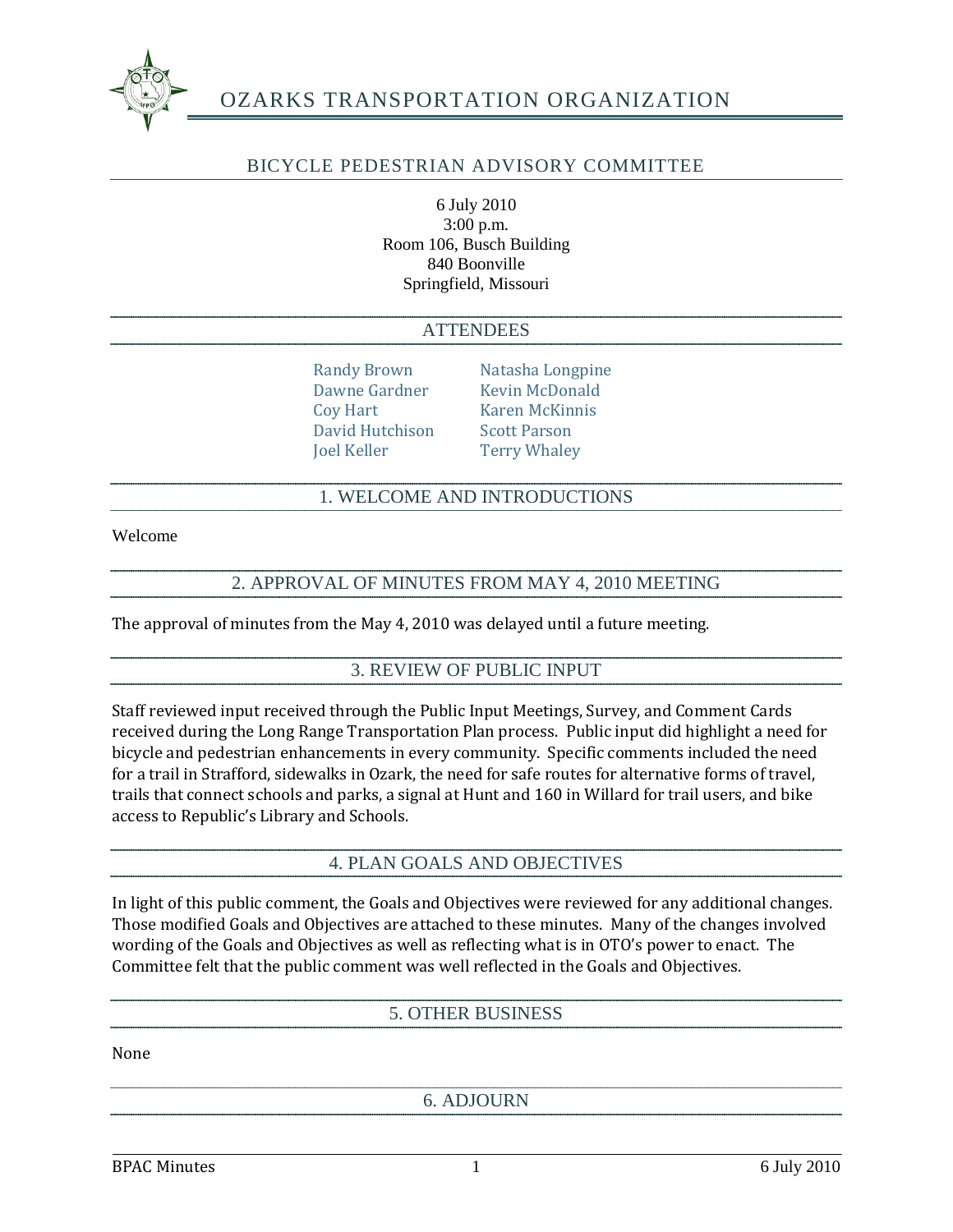# Chapter 8 – Bicycle/Pedestrian

# **Underlining and Red Text indicates areas that were refined during discussion.**

### **Vision**

*Improve the safety, access, connectivity, convenience, and prevalence of bicycling and walking as a transportation choice supporting livability within the Ozarks Transportation Organization (OTO) region.*

## **Goal 1**

Develop a comprehensive regional bicycle and pedestrian network by identifying both on-street and off-street facilities within the OTO.

- Identify the safe and efficient bicycle/pedestrian routes that connect existing and planned bicycle routes, major destinations, attractions, and neighborhoods in the OTO planning area, minimizing vehicular trips, especially within a 1-mile radius of residential areas.
- Identify facilities which can facilitate community connections.
- Provide a bicycle/pedestrian system that maximizes the use of all bicycle and pedestrian facilities.
- Promote the preservation of open space, such as floodways, utility corridors, rail corridors, neighborhood common space, etc., for future development or multipurpose trails, and multi-modal commuter routes
- Encourage land use development patterns that promote and accommodate bicycle and pedestrian use.
- Encourage compliance with ADA standards, such as pavement markings, surface grade, ramps, etc., for all bicycle and pedestrian facilities.
- Provide a bicycle and pedestrian system that promotes bicycling as a mode of transportation for employment, school, shopping, social, recreation, and other trip purposes.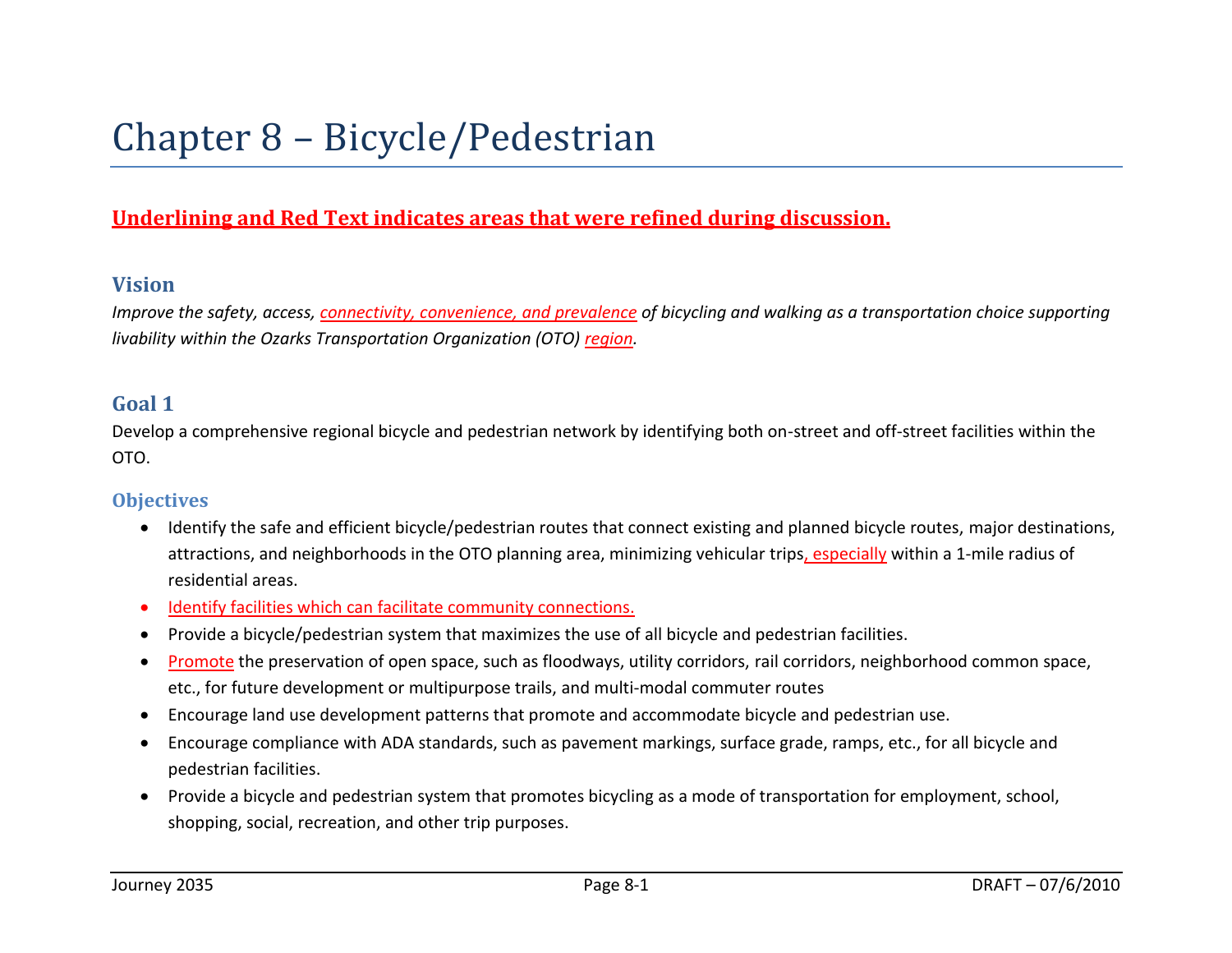Encourage the OTO member jurisdictions to implement their internal bicycle/pedestrian component of their comprehensive or long range plan, which complements the regional OTO bike/ped plan and is consistent with OTO's design standards.

## **Goal 2**

Integrate the bicycle and pedestrian network with the existing transportation system.

- Encourage and promote a policy of a complete street system that accommodates all users including trucks, automobiles, buses, bicycles, and pedestrians within the street network.
- Establish safe, direct routes that connect to desired destinations.
- Encourage review of all bicycle and pedestrian facilities for consistency with the regional bicycle/pedestrian system plan.
- Unify design standards for bicycle and pedestrian facilities among OTO member jurisdictions.
- Use road and trail infrastructure to create a functional bicycle/pedestrian system that is continuous and coordinated among OTO member jurisdictions.
- Connect existing and planned linear park trails using on-street bicycle and pedestrian facilities to foster a multi-modal transportation network.
- Improve the connectivity of the bicycle and pedestrian network to transit stops and transfer stations.
- Continue to allow, encourage and promote the use of bicycles in conjunction with transit vehicles.
- Provide bicycle and pedestrian facilities at frequent intervals across barriers, especially on all bridges, where space allows.
- Provide sufficient and safe bicycle parking to complement the bicycle network.
- Provide suitable crosswalks for pedestrians at all intersections.
- Promote safety measures such as medians and refuge areas near major intersections, particularly where there are wide streets.
- Integrate bicycle and pedestrian travel into all roadway planning, design, and construction.
- Maintain a Bicycle/Pedestrian Advisory Committee, consisting of OTO representatives and residents of the OTO member jurisdictions as appointed by their respective City Councils or Board of Aldermen, which will advise OTO on all matters related to bicycle and pedestrian issues.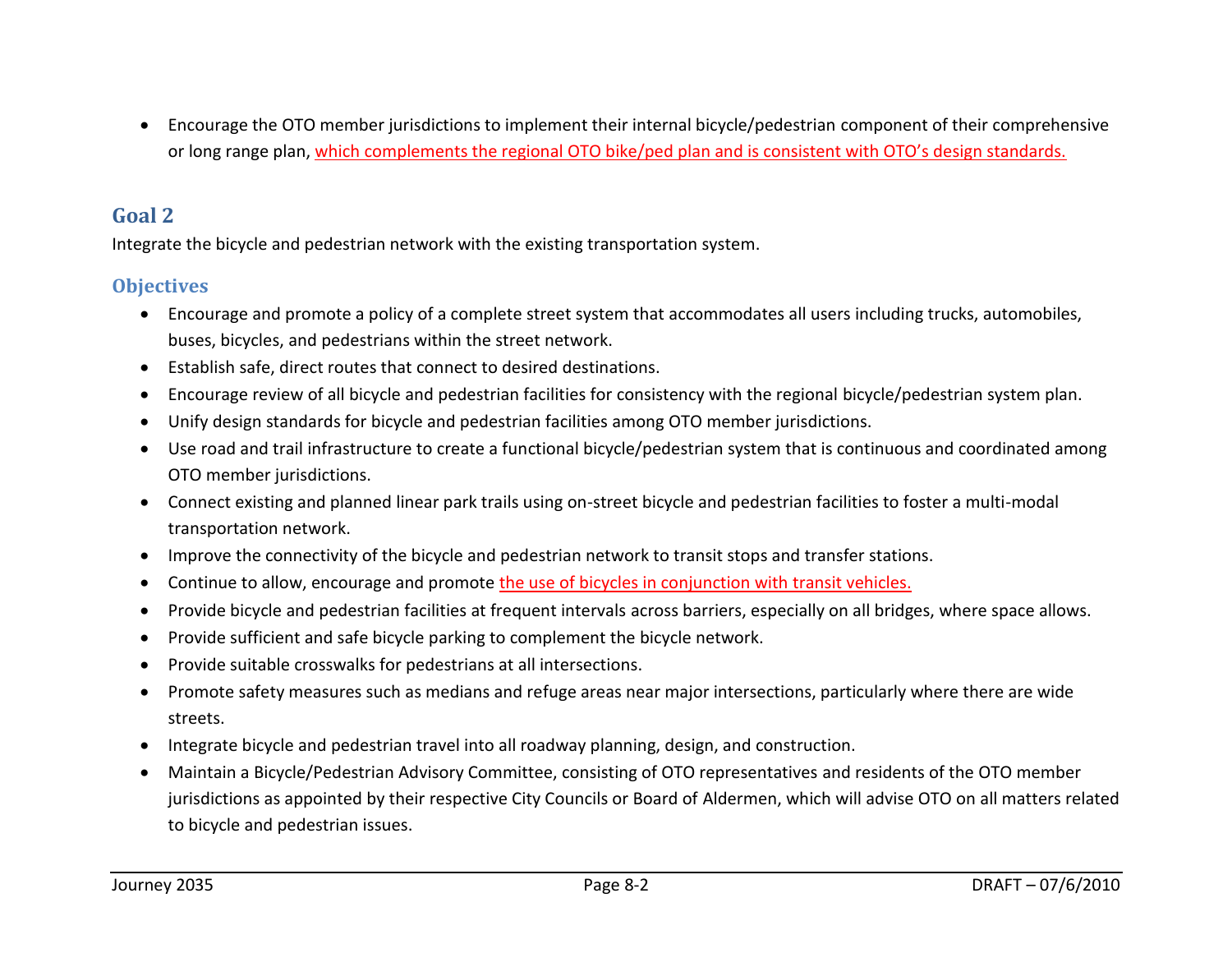# **Goal 3**

Enhance and promote bicycling and pedestrian safety.

## **Objectives**

- Encourage development of safe direct routes that connect to area schools.
- Support the coordination of education programs for bicyclists, pedestrians, and motorists.
- Encourage enforcement of laws and ordinances related to safe bicycle operation and pedestrian safety.
- Support safe routes to school programs in the OTO member jurisdictions.
- Explore partnerships with other organizations to promote safe bicycling and walking in the OTO region.
- Encourage training of law enforcement officers regarding pedestrian safety and law.
- Be aware of technologies that may impact future trail users.

# **Goal 4**

Identify and target sources to fund pedestrian and bicycle facilities and programs.

- Identify and pursue funds for improvements to the bicycle and pedestrian system.
- Provide for the effective administration of a bicycles and pedestrian system and policy including the creation and support of a bicycle/pedestrian coordinator(s) in partnership with and within the OTO region.
- Use this plan as a tool to access possible public and private funding sources.
- Seek and encourage funding for education, encouragement, and promotion activities.
- Encourage local communities to designate continuing funding to be spent on the construction and maintenance of bicycle and pedestrian facilities.